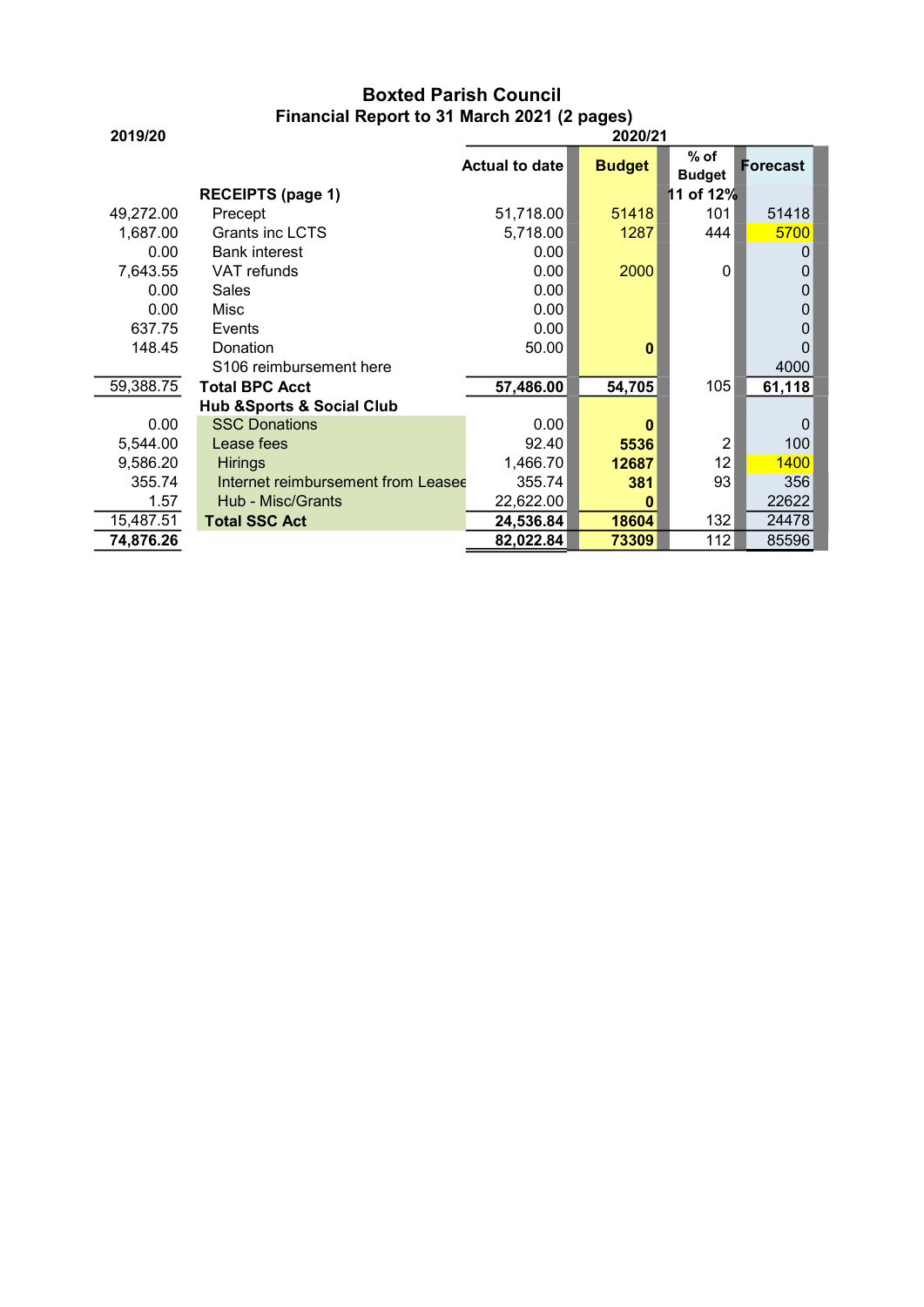## Boxted Parish Council Financial Report to 31 March 2021 (2 pages)

| 2019/20    |                                             | 2020/21               |               |                         |                  |  |
|------------|---------------------------------------------|-----------------------|---------------|-------------------------|------------------|--|
|            |                                             | <b>Actual to date</b> | <b>Budget</b> | $%$ of<br><b>Budget</b> | <b>Forecast</b>  |  |
|            | <b>PAYMENTS (page 2)</b>                    |                       |               |                         |                  |  |
|            | <b>Parish Council Amenities</b>             |                       |               |                         |                  |  |
| 6,479.36   | Grass and hedging                           | 4,205.00              | 5279          | 80                      | 4205             |  |
| 533.86 공   | Sports & play equip                         | 330.96                | 4084          | 8                       | 331              |  |
| 1,784.07 正 | <b>General Maintenance</b>                  | 14,632.15             | 2255          | 649                     | 14632            |  |
| 340.00     | <b>Trees</b>                                | 2,539.00              | 528           | 481                     | 2600             |  |
| 0.00       | <b>Camping Close</b>                        | 0.00                  | 1000          | 0                       | 0                |  |
| 1,677.00   | Legal Fees/Advice                           | 342.40                | 4050          | 8                       | 342              |  |
| 358.00     | Village hall room hire                      | 20.00                 | 380           | 5                       | 20               |  |
| 2,322.45   | Insurance                                   | 2,354.97              | 2380          | 99                      | 2355             |  |
| 515.00     | Audit                                       | 545.00                | 739           | 74                      | 545              |  |
| 1,458.33   | <b>Village Hall</b>                         | 0.00                  | 1000          | $\mathbf 0$             | $\mathbf 0$      |  |
| 110.00     | S 137 donations (2020 £8.32 per eleo        | 150.00                | 600           | 25                      | 150              |  |
| 727.18     | Subs/registrations/fees                     | 573.39                | 633           | 91                      | 580              |  |
| 12,307.51  | Salary, PAYE, NI, Pension                   | 16,506.46             | 11426         | 144                     | 16506            |  |
| 1,895.96   | <b>Equipment and Software</b>               | 389.36                | 615           | 63                      | 400              |  |
| 909.45     | Mileage/travel                              | 643.92                | 410           | 157                     | 650              |  |
| 36.56      | Sundry                                      | 62.62                 | 0             |                         | 62               |  |
| 48.00      | Covid19 emergency                           | 0.00                  | 0             |                         | 0                |  |
| 94.82      | Stationery/printing/lit/postage             | 158.46                | 308           | 52                      | 158              |  |
| 906.00     | Training courses/seminars/mtgs              | 344.00                | 1200          | 29                      | 344              |  |
| 771.51     | Special events/publicity/election           | 0.00                  | 1000          | 0                       | 0                |  |
|            | Section 106 Spend                           | 3,080.98              | $\mathbf{0}$  |                         | 3081             |  |
| 33,275.06  | <b>Total Parish Council lines</b>           | 46,878.67             | 37,886        | 124                     | 46,961           |  |
|            | <b>New Projects</b>                         |                       |               |                         |                  |  |
| 0.00       | Set up footpath rangers                     | 0.00                  | 1000          | $\mathbf 0$             | $\boldsymbol{0}$ |  |
| 0.00       | Village Green set up                        | 0.00                  | 2000          | 0                       | $\mathbf 0$      |  |
| 0.00       | Dog bin and signage                         | 1,233.50              | 1200          | 103                     | 1233             |  |
| 0.00       | Additional Trees in village                 | 0.00                  | 1200          | 0                       | 0                |  |
| 0.00       | Transfer to reserves                        | 0.00                  | 12000         | 0                       | $\mathbf 0$      |  |
| 0.00       | Village Green maint -ongoing                | 0.00                  | 1000          | 0                       | $\mathbf 0$      |  |
| 0.00       | Total Parish Council including new p        | 48,112.17             | 56286         | 85                      | 48194            |  |
|            | <b>Hub &amp; Sports &amp; Social Club</b>   |                       |               |                         |                  |  |
| 3,472.69   | Electricity/Oil                             | 2,353.36              | 4500          | 52                      | 2350             |  |
| 860.57     | Water                                       | 177.62                | 2112          | 8                       | 177              |  |
| 2,875.68   | Pay (inc Cleaners)                          | 1,480.44              | 3254          | 45                      | 1480             |  |
| 383.33     | <b>Broadband</b>                            | 429.83                | 381           | 113                     | 430              |  |
| 2,253.45   | Repairs/Equipment/Inspections               | 3,846.04              | 3167          | 121                     | 3850             |  |
| 1234.34    | <b>Trade Waste</b>                          | 1,268.74              | 1292          | 98                      | 1270             |  |
| 11,080.06  | <b>Total SSC</b>                            | 9,556.03              | 14707         | 65                      | 9557             |  |
| 44,355.12  | <b>Gross Outgoings</b>                      | 57,668.20             | 70,993        | 81                      | 57,751           |  |
| 2,177.27   | Vat paid reclaimable                        | 3,487.83              | 2000          | 174                     | 3404             |  |
| 46,532.39  | <b>Total Gross Outgoings</b>                | 61,156.03             | 72993         | 84                      | 61155            |  |
| 30,521.14  | Profit/(Loss)                               | £24,354.64            | 317           |                         | 24,441           |  |
|            | <b>Notes</b>                                |                       |               |                         |                  |  |
|            | Vat rebate due                              | 3573.03               |               |                         |                  |  |
|            | £12000 planned to save in reserves possible |                       |               |                         |                  |  |
|            | S106 money to be claimed back               | 3080.00               |               |                         |                  |  |
|            | £1000 rebated to Col Ladies                 | $-1,000.00$           |               |                         |                  |  |

|                             | - - - - - - |
|-----------------------------|-------------|
| £1000 rebated to Col Ladies | $-1,000.0$  |